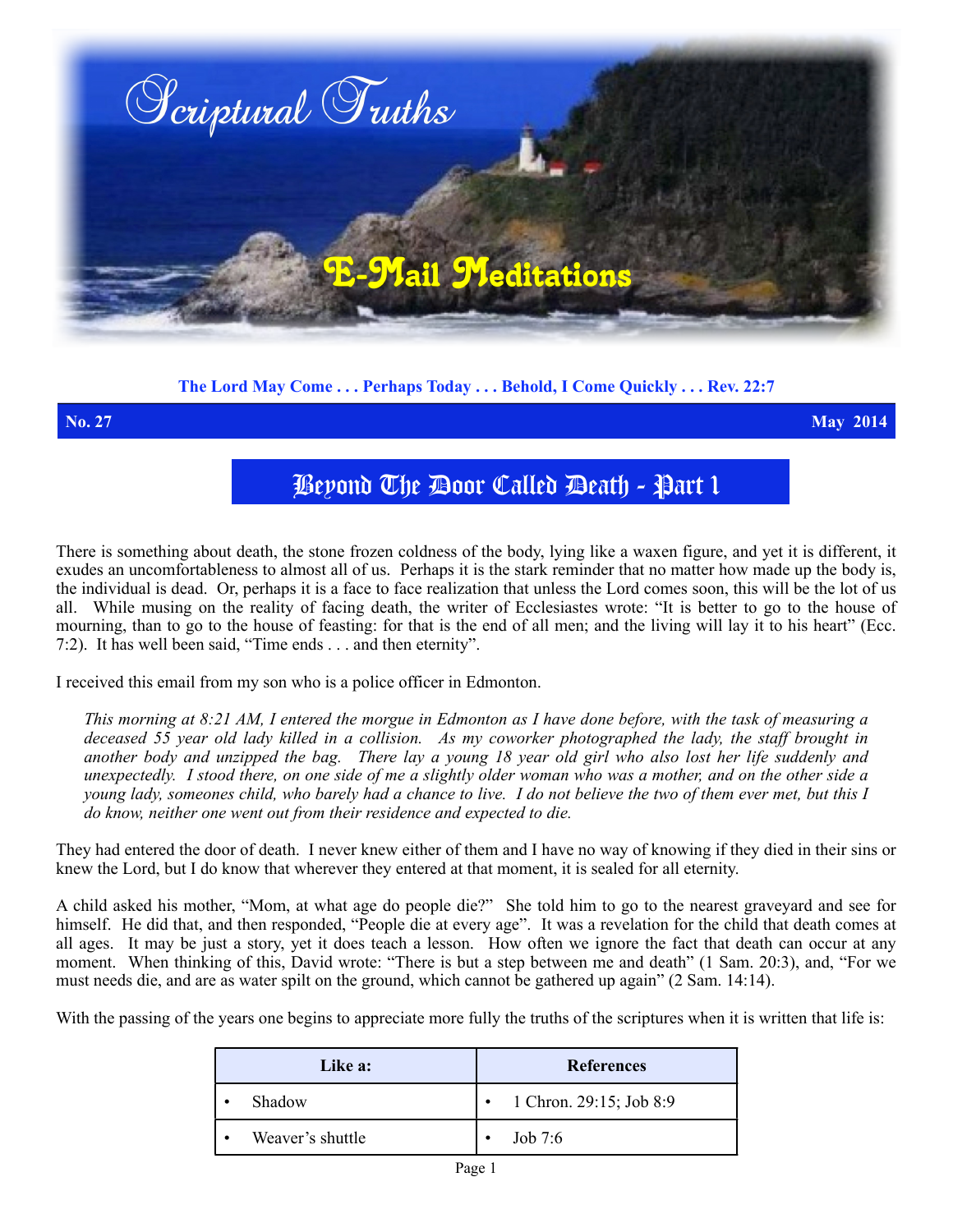| Like a:                            | <b>References</b>   |
|------------------------------------|---------------------|
| Post (a messenger)<br>$\bullet$    | Job 9:25            |
| Tale that is told<br>$\bullet$     | Psa. 90:9           |
| Withered grass<br>$\bullet$        | Psa. 102:11; 103:15 |
| Vapour that vanisheth<br>$\bullet$ | Jam. $4:14$         |

Job asked: "Man dieth and wasteth away: yea, man giveth up the ghost, and where is he?" (Job 14:10); and Isaiah wrote: "Mine age is departed, and is removed from me as a shepherd's tent" (Isa. 38:12). Those women whose bodies lay in the morgue where my son was, never realized how soon nor how quickly their tent would be removed and how soon they would be in eternity. When people are aware that they are dying, they recognize that so many things have been done for the last time. Looking back some say the following sentiments:

- a) I wish I'd had the courage to live a life true to myself, not the life others expected of me.
- b) I wish I hadn't worked so hard.
- c) I wish I'd had the courage to express my feelings.
- d) I wish I had stayed in touch with my friends.
- e) I wish I had given more time and energy to the things eternal.
- f) Life has been so wasted.

## **Death Is The Door To Another World**

Death is a door to another sphere of life. It is the end of our earthly existence just as our birth was the end of our womb experience and existence. The question asked is, "What is that other world like, what is beyond the door?" In this paper I am considering the first part of those who are redeemed with the precious blood of the Lord.

There are several scriptures which tell something of what it is like beyond the door of death, but they are greatly restricted to human terminology and earthly experiences. I could never fully describe to a blind individual the glory of a tropical sunset, nor a deaf person the richness of a Beethoven concerto. How much less could Paul, who was caught up to the third heaven, and informed his readers that he heard and saw things which cannot be uttered (2 Cor. 12:4). It seems to me that he had the same background in mind when he said: "Eye hath not seen, nor ear heard, neither have entered into the heart of man, the things which God hath prepared for them that love Him" (1 Cor. 2:9).

Nevertheless, the scriptures do give us some insights into that "Land of fadeless day", and what a place it must be. Some of us have watched a loved one enter that door, at times it was almost imperceptible exactly when they entered, there was no struggle, but like a little child they just fell asleep. For some, their faces lit up with delight when (I believe) getting their first glimpse of the lovely man of Calvary. At that moment they were:

- a) "Absent from the body . . . present with the Lord" (2 Cor. 5:8). The word "present" means to be "at home". Here the Lord cannot always be at home with me because I am out of alignment with his character. But, when I get there, not only will the Lord be at home with me, but I shall be at home with Him.
- b) "With Christ; which is far better" (Phil. 1:23). How much better? Lightfoot calls it a "triple comparative". Paul does not just say it is "better", he adds another word, "far better", then (as the Greek makes clear) another word "very far better". Bengal translates it, "To be with Christ which is far, far better". The truth is, words utterly fail to convey the truth. It is "far better" for they will never again know grief, never again be grieved by sin, never again to know the conflict of sin within.
- c) In that place of rest (Rev. 14:13). In the context of Revelation 14, the saints have known what it is to be hunted like prey (Rev. 12:13-17) and slaughtered (Rev. 6:9), incapable of buying or selling the basic necessities of life (Rev. 13:17). Then all these will be things of the past. The rest from the burden of sins they have known (Matt. 11:28-29), now they enter the rest of His peace (Heb. 4:9) in all its fulness. There is a hymn which my father loved, and I can still see him sitting at the piano and singing it:

*"When all my labours and trials are ore, And I am safe on that beautiful shore, Just to be near the dear Lord I adore, will through the ages be glory for me"*